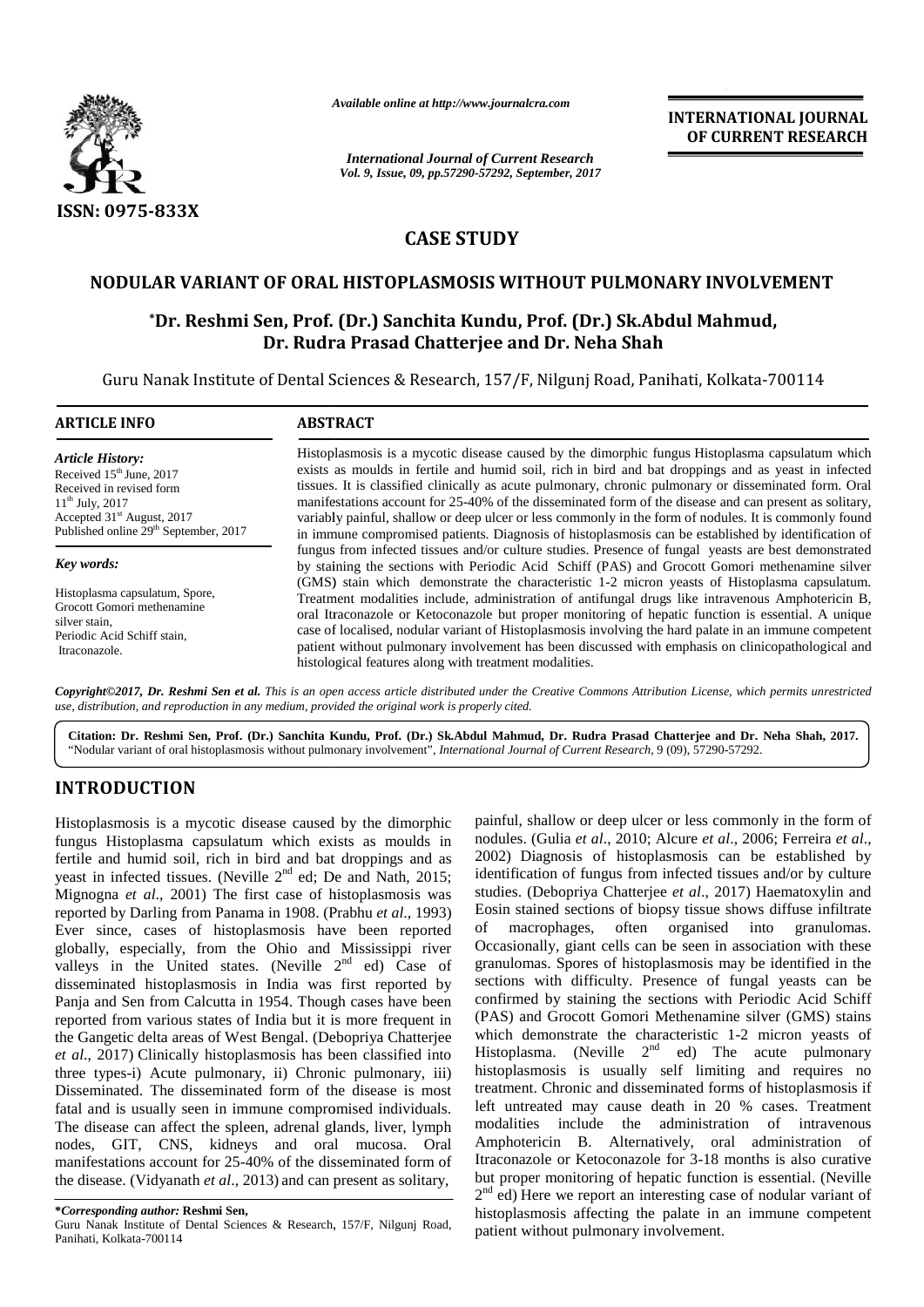#### **Case report**

A 45- year- old male poultry worker from rural area reported to our department with the chief complaint of swelling in the palate and mobility of regional teeth since one month which gradually increased in size. He also complained of frequent cough, fever and progressive weight loss in the recent past. Extraorally, no abnormality was detected except for the presence of enlarged left submandibular lymph node (Fig 1a). Intraoral examination revealed poor oral hygiene with multiple missing and mobile teeth along with retained roots. There was presence of a 2.5 x 3.0 cm. diffuse, soft, nodular, non tender, non pulsatile, non compressible, non reducible swelling in the hard palate without any surface ulceration (Fig.1b). Based on these clinical findings the case was provisionally diagnosed as malignancy or chronic granulomatous infection. Orthopantomogram showed presence of multiple carious teeth, retained roots and generalised alveolar bone loss in both jaws (Fig 2a). Postero anterior (PA) view radiograph of chest showed no abnormality (Fig. 2b). All haematological parameters were within normal limits. Pre operative serology revealed that the patient was ELISA negative for hepatitis, tuberculosis and HIV. An incisional biopsy was taken from the representative site of the lesion. Routine Haematoxylin and Eosin staining was performed and the sections showed the presence of dense infiltrate of chronic inflammatory cells chiefly composed of lymphocytes and macrophages in the connective tissue. The most striking feature was the presence of small, round, intracytoplasmic, basophilic bodies surrounded by clear halo within the macrophages. These basophilic bodies characteristically resembled spores of the fungus Histoplasma capsulatum (Fig. 3).



**Fig 1 (a): Extraoraly there was presence of enlarged, left submandibular lymph node and (b): Intraoraly there was presence of a 2.5x3.0 cm, diffuse, soft, nodular, non tender, non pulsatile, non compressible, non reducible swelling in the hard palate without any surface ulceration**



**Fig. 2 (a) Orthopantomogram showed presence of multiple carious teeth, retained roots and generalised alveolar bone loss in both jaws and (b) Postero anterior (PA) view radiograph of chest showed no abnormality**



**Fig. 3. Haematoxylin and Eosin stained sections (100x) showed the presence of dense infiltrate of chronic inflammatory cells chiefly composed of lymphocytes and macrophages in the connective tissue. The most striking feature was the presence of small, round, intracytoplasmic, basophilic bodies surrounded by clear halo within the macrophages resembling fungal spores**



**Fig. 4 (a): PAS stained the fungal cell wall magenta colour& (b) GMS stained the 1-2 micron yeasts of Histoplasma with the characteristic black colour**



**Fig 5 (a) 1 month after starting Itraconazole therapy and (b) 3 months after Itraconazole therapy**

To establish a confirmatory diagnosis, the sections were stained with Periodic acid Schiff (PAS) and Grocott Gomori methanamine silver (GMS) stains. PAS stained the fungal cell wall magenta colour while GMS stained the 1-2 micron yeasts of Histoplasma with the characteristic black colour (Fig.4 a &b). Based on the clinical and histopathological findings the case was finally diagnosed as 'Nodular variant of Oral Histoplasmosis'. The patient was treated with oral Itraconazole 200 mg BD for three months with monitoring of hepatic status. Regular check up of the patient was done at 15 days interval. After 3 months the patient showed complete recovery and no recurrence has been reported over a period of six months (Fig.5 a & b).

## **DISCUSSION**

Histoplasma capsulatum is a dimorphic fungi, which exists as yeast in body temperature in the human host and as mould in its natural environment. Infection of humans with this fungus causes the disease histoplasmosis. The first case of histoplasmosis, reported by Darling in 1908 from Panama, was caused by H.capsulatum var.capsulatum. The African variant of